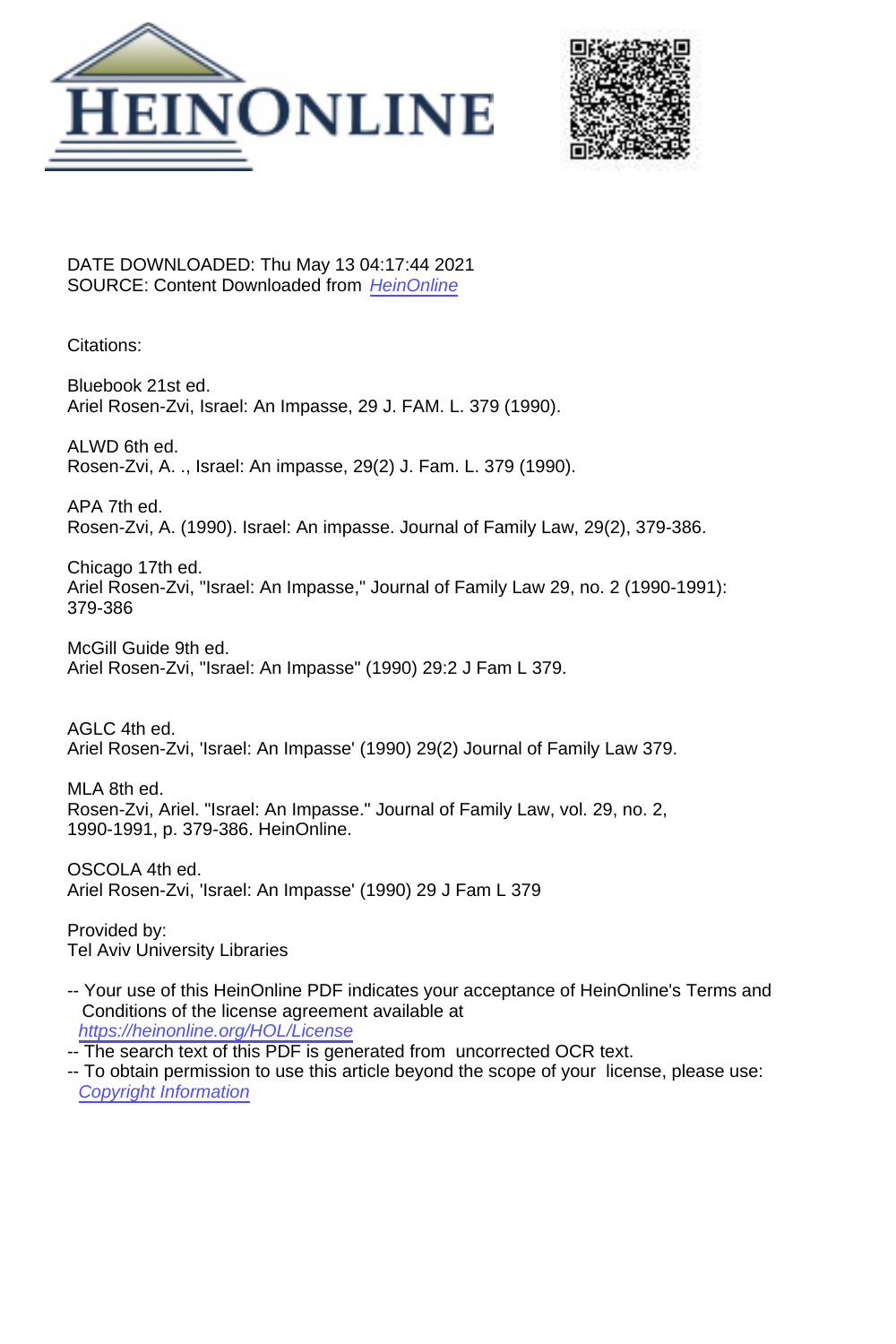# **ISRAEL: AN IMPASSE**

# **Ariel Rosen-Zvi\***

## **I.** FAMILY LAW-THE **NEEDS** OF **SOCIETY AND** POLITICS

More than in any other sphere of life, there has developed in Israeli family law an ever-increasing gap between the law as laid down in the statute book and that which is applied in everyday life: between binding legal rules, some of which are derived from religious law and are applied in the religious courts, and social legitimacy which affects the individual and the community; between the basic ideology underlying those mores and ideology accepted **by** society, and, at times, between written legal prescriptions and arrangements actually put into practice **by** sections of the community. Israeli law, following religious law, imposes restrictions on freedom of marriage, creates difficulties with regard to non-consensual dissolution of marriage and results in lack of equality of bargaining power between spouses, generally to the detriment of the wife.

In recent years, family law in Israel has reached an impasse, owing to political sensitivity, intricate social reality and legal complexity, whereas the enactment of effective and expeditious solutions to family disputes is not a high priority on the social and political scale.

The legal system falls somewhere between religious and civil law. Religious law does not adjust itself to the needs of a secular public, which constitutes the majority in Israel, nor does it recognize the legitimacy of the secular outlook on life. In instances in which religious law offers a solution, it is not acceptable to the public. Such solutions are brought about only at the price of a severe blow to basic values of Israeli society. The Israeli legislature has great difficulty in finding solutions which are not contradictory to religious law and which would not involve fierce opposition on the part of the religious establishment. Under the Israeli electoral system and the Israeli political scene, the

**<sup>\*</sup>** Professor of Law, Tel-Aviv University.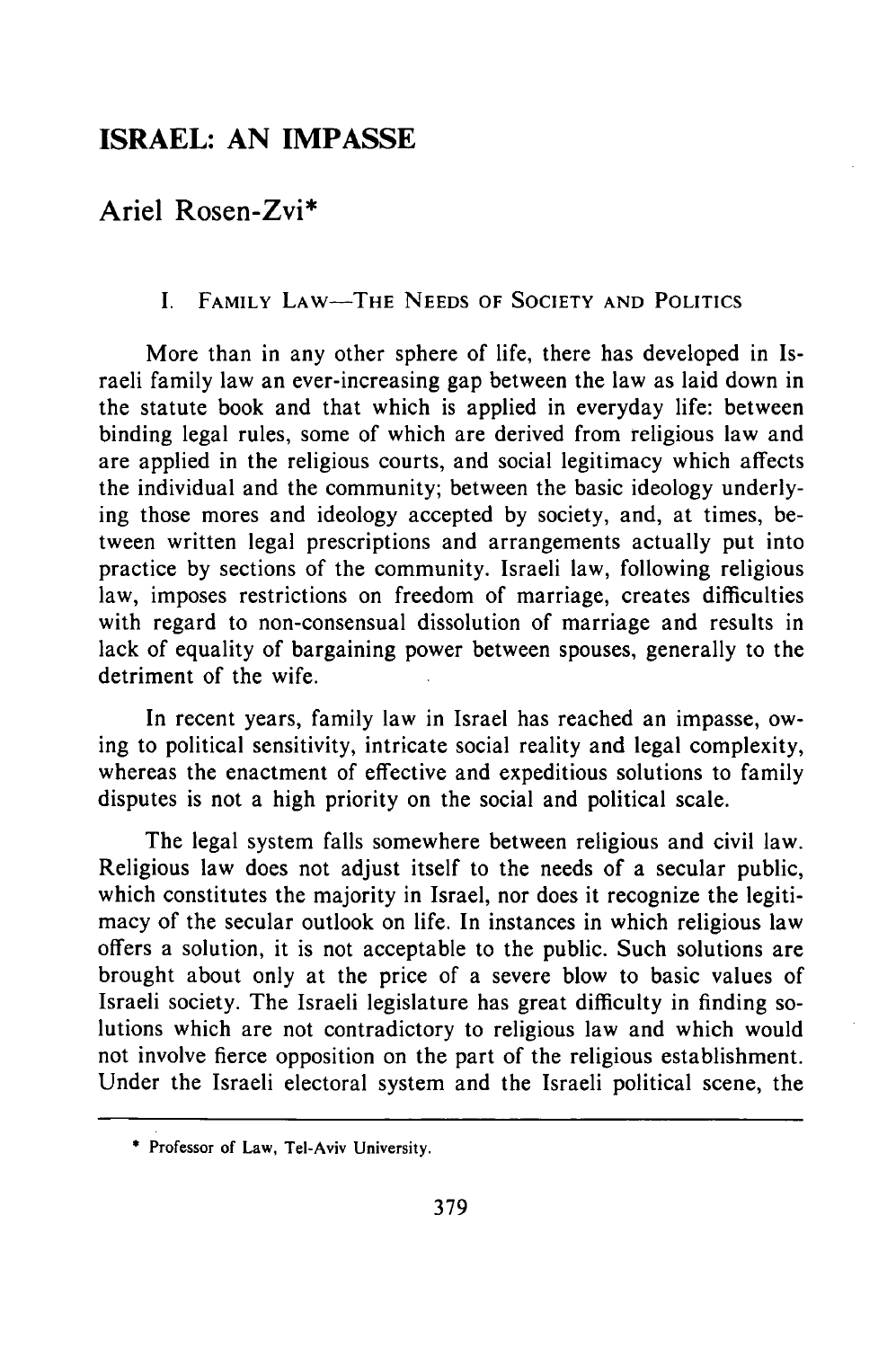legislature would not presume to enact statutes likely to arouse the opposition of the religious public.

As a result, no proposals for reform, or even proposed amendments of a less far-reaching character, ever reach the stage of implementation. The legislature, owing to its desire to preserve the religious settlement recognizing the political exigencies which impede its ability to act, is in no hurry to go ahead. Courts, which are called upon to close the gaps, are careful not to overstep the demarcation line between putting forward realistic solutions to practical problems on the one hand, and making ideological decisions which belong to the realm of the legislature, on the other. Numerous problems are not settled either because they require detailed and thorough regulation which is beyond the capabilities of judicial involvement, or because they require more drastic measures which are beyond the legitimate capacity of judicial lawmaking. The courts, having acted frequently in the past by developing legal techniques in attempts to circumvent some of the difficulties which have arisen, are tending to discontinue this creative judicial activity.

In such a situation, there is little wonder that there has been so little development in Israeli family law. In recent years, this situation has become more serious. It has become difficult to amend or adjust to changing reality even those statutes that were enacted in the past by the Knesset.

## II. **DEVELOPMENT** OF THE INSTITUTION OF COHABITANTS ("REPUTED **SPOUSES")**

In this situation, the courts have developed solutions which in the past have received legislative legitimation and which are capable of indirectly alleviating the problems that have arisen, at least to a certain extent. Such is the solution by way of cohabitants ("reputed spouses"). In a considerable number of legal systems of the world, rights of reputed spouses are becoming increasingly recognized. In addition to the prevalent trend in the Western world towards recognizing the status of quasi-marital relationships and extending the rights of the parties to such a relationship, the Israeli system had its own special needs. Restrictions originating in religious laws regarding marriage disqualifications apply to marriages between Jews. The plight of the wife who is an *aguna* (and thus cannot get a divorce) or who is refused a *get,* deriving from a difficulty under religious law to dissolve the marriage, is exem-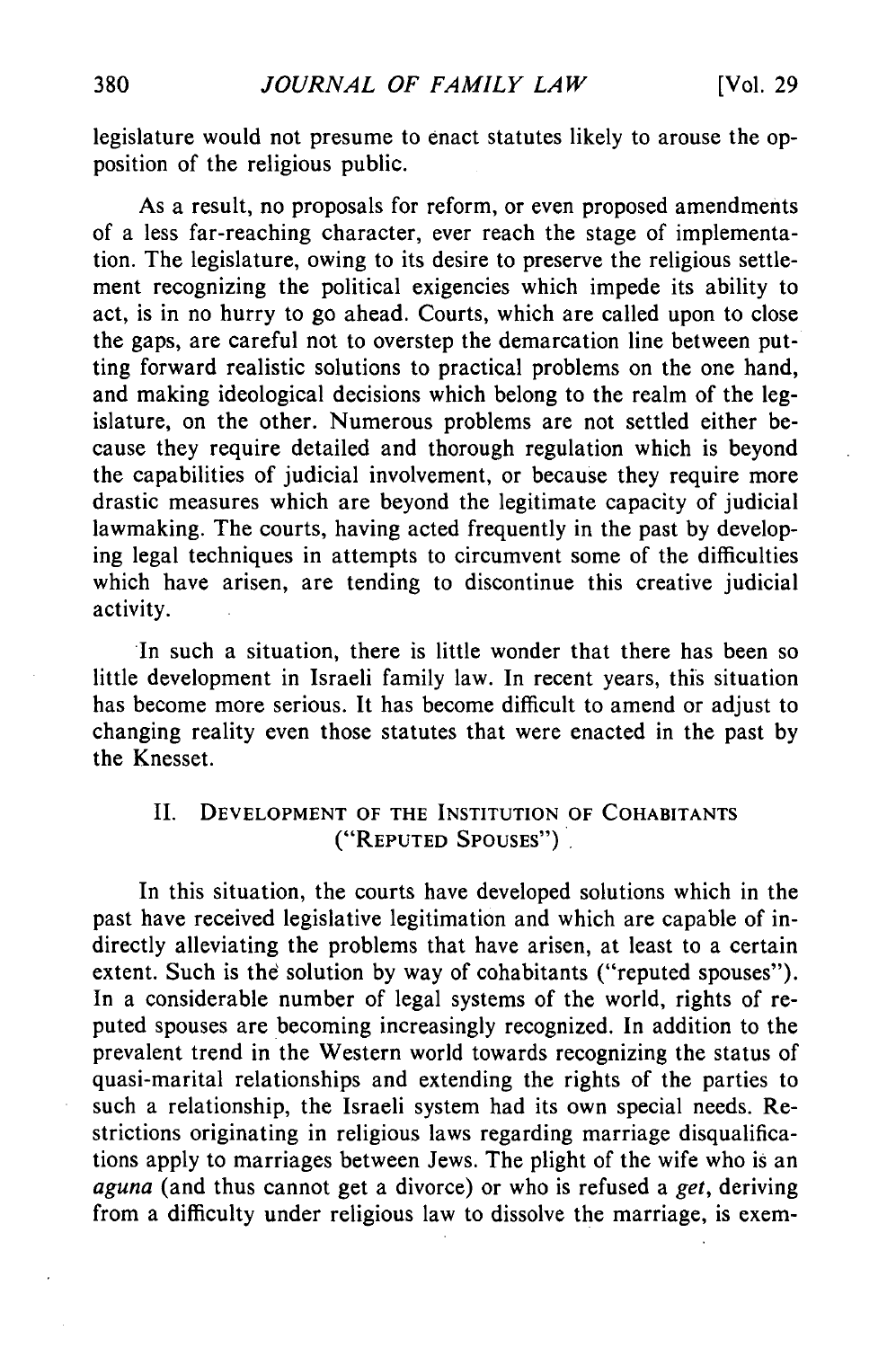#### *ISRAEL*

plified by the difficulties placed in the way of remarrying for the purpose of making a new start in life, of establishing freedom of choice or of overcoming personal distress. These special needs, deriving from "the stringency of religious law," have had the effect of closing the gaps, *inter alia,* by the indirect means of resorting to reputed spouses as "a necessary evil."<sup>1</sup> The institution of the reputed spouse offers an alternative both to marriage and to divorce, not only to the married man but to the married woman also. It is, therefore, not surprising that with regard to quasi-marital relationships Israeli legislation has shown the way to other systems in the world.

Thus, in Israel recognition of reputed spouses plays a special role in finding an indirect solution to problems brought about by the gap between religious law and secular reality.

We shall devote this year's contribution to developments in this field. We have to begin by a short survey which will place developments in their proper perspective.

Shortly after the establishment of the State in 1948, a long series of Israeli statutes granted various rights to reputed spouses. Such rights are confined to relationships between reputed spouses and third parties, and from this point of view such rights are less substantial as compared with those of married couples. Thus, a reputed spouse has been given the right to receive benefits from the employer on the death of the other reputed spouse *(e.g.,* pensions) as if they had been married. A reputed spouse is heir to the deceased partner as if they had been married to each other. In statutes relating to tenant protection, some of the rights of reputed spouses towards the landlord have been assimilated to the rights of a married couple. Conversely, there is no statutory regulation of the right to maintenance. On this basis, it has been held that, in the absence of an explicit agreement, a reputed wife is not entitled to maintenance from her partner where they are no longer living together.<sup>2</sup>

**I** As the court put it in H.C. 73/66, Zemulun v. Minister of the Interior 20 P.D. (4) 645, 660, 668. This case considers, inter alia, the connection between the concept of reputed spouses and the special needs of the legal system and the stresses resulting from Israeli legal realities. The Minister of Justice, Pinchas Rosen, put forward religious prohibitions as a ground for justifying the grant of rights to reputed spouses; see Devrei HaKnesset (records of the Parliamentary debates) (1957) **313.**

**<sup>\*</sup>** C.A. 563/65 Yager v. Plavitz 20 P.D. (3) 244.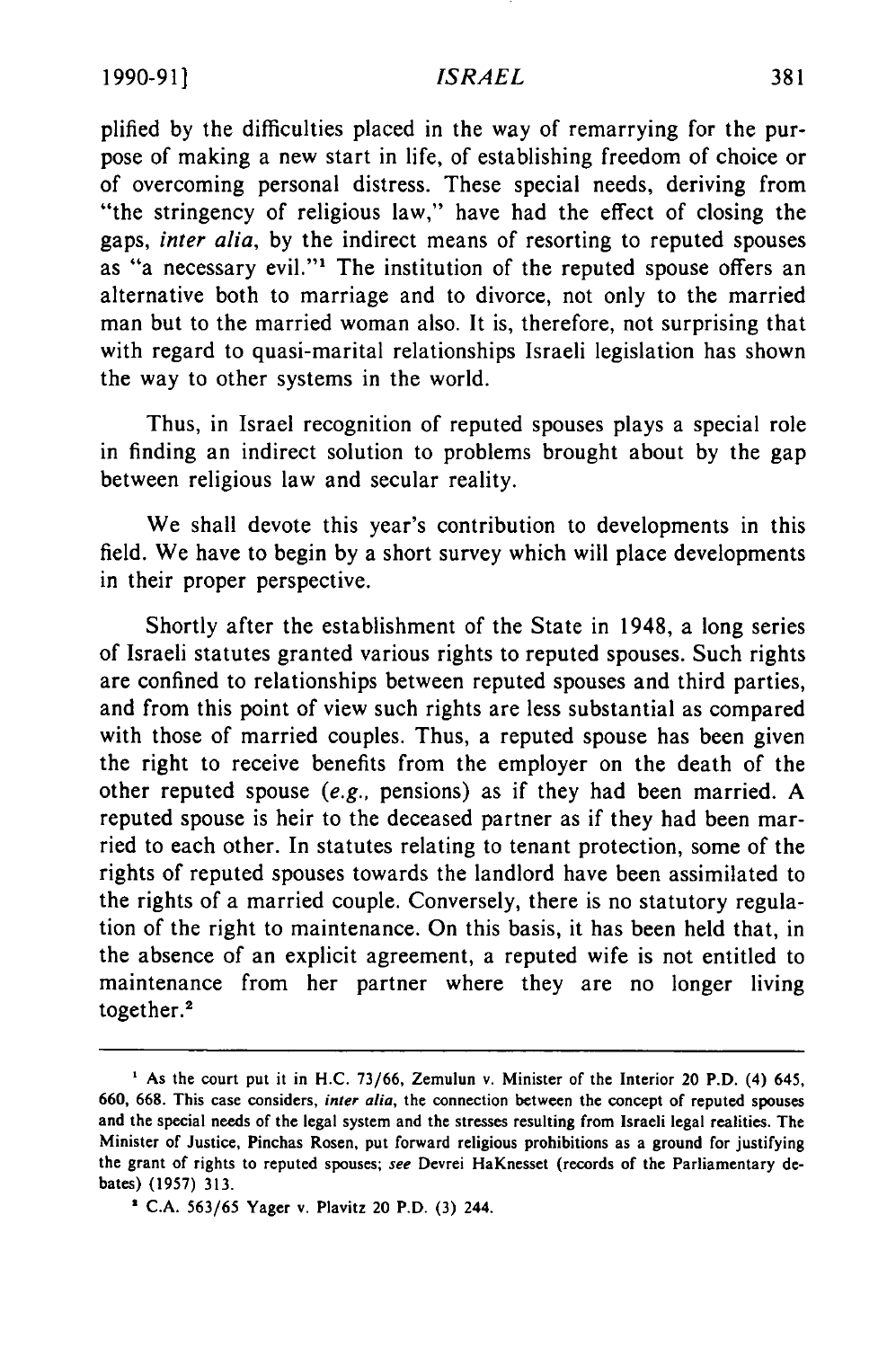The court has followed the Israeli legislature by adopting a policy of extending the rights of reputed spouses, and thus has gradually broadened that concept and the scope of reputed spouses' rights. The court achieved this by various means: (1) by recognizing agreements for setting up a joint household; (2) by making it easier to benefit from legal rights and to prove their existence; and (3) by adding further rights to those conferred by statute. The last two trends have undergone development in recent years.

An agreement to establish relations between a man and a woman, covering also extramarital sexual relations, is not regarded as illegal or immoral by the civil courts.<sup>3</sup> Such a relationship between a man and a woman would be regarded by religious ideology as living "in sin."

The court has gone even further in holding that a maintenance agreement between a married woman and a man who is not her husband is not illegal or immoral.' However, in the eyes of religious law, which controls matters of marriage, this would constitute a grave sin. The court in the past had extended the concept of the reputed spouse to a married spouse,<sup>8</sup> except in cases where statute explicitly prohibits this.<sup>6</sup>

Recognition of an agreement between parties to a joint household who are reputed spouses, even where one of them is married to another, is not only contrary to religious principles as to the institution of marriage and its sanctity, but also contravenes the most severe religious prohibitions which are the basis of the laws of marriage and divorce. The court thus has served clear notice, by means of this doctrine of the reputed spouse, that legal consequences originating in religious law do not necessitate adoption of the religious ideology which accompanies them, nor is the court prepared to regard religious law as a part of local public policy according to which it is bound to give its ruling.<sup>7</sup>

The court has curtailed formal requirements and facilitated the burden of proof required to show the existence of a relationship of reputed spouses. It had already held that mistaken knowledge on the part

*<sup>&</sup>quot; Id.;* **C.A. 805/82** Versano v. Cohen **37** P.D. **(1) 529.**

**<sup>&#</sup>x27; C.A. 337/62** Riesenfeld v. Jacobson **17** P.D. **1009.**

**<sup>5</sup> C.A. 384/61** State of Israel v. Pasler **16** P.D. 102.

**<sup>6</sup>** Succession Law, **1965,** § **55.**

As to the moral aspect of the subject and rejection of the moral outlook of religious law, see *inter alia* the ruling in Reisenfeld v. Jacobson, *supra* note 4, at **1025;** Yager v. Plavitz, *supra* note 2; Versano v. Cohen, *supra* note **3;** F.H. 13/84 Levi v. Chairman of Knesset Finance Committee 41 P.D. (4) **291,** 293-94.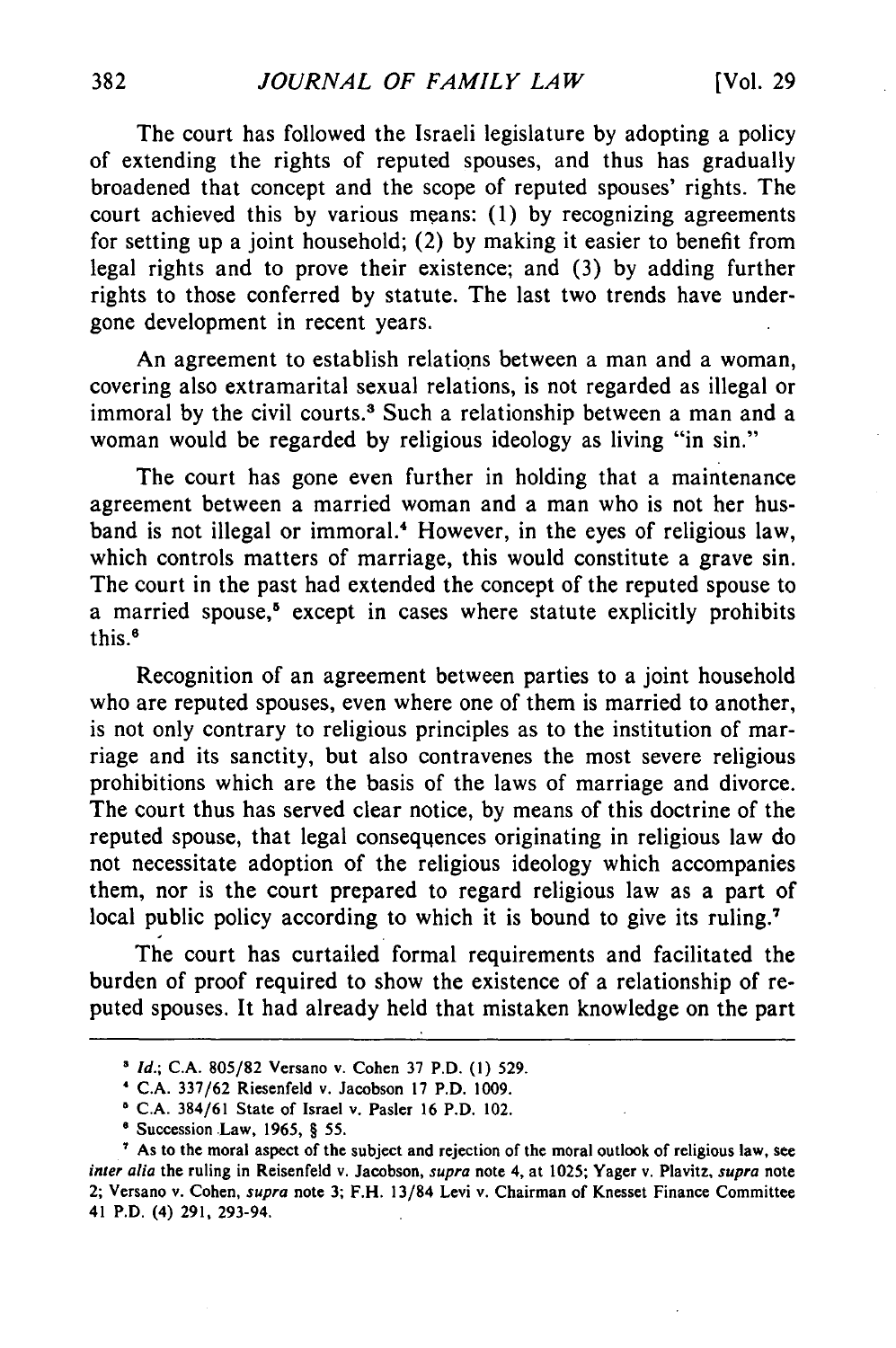#### *ISRAEL*

of the public as to the personal status of the reputed spouses was not required.<sup>8</sup> In the last two years, the court has laid down more flexible criteria for determining the relationship of reputed spouses. While requiring the basic condition of a joint household, that condition is not a rigid one. The court is prepared to give consideration to the special circumstances of each case, and to understand the circumstances and the subjective intention of the parties, rather than rigid objective intentions, from evidence based on extraneous circumstances.<sup>9</sup> It has thereby expanded the number of those entitled to benefit from the rights conferred by statute on reputed spouses.

The court has also extended the rights of reputed spouses beyond those laid down by statute. It has not confined them to rights vis-a-vis third parties, but has granted rights to the parties as against each other, therefore opting to apply the proprietary regime of community of property to reputed spouses.<sup>10</sup> Spouses marrying after January 1, 1974 are subject to the regulation of balancing of resources which is obligatory-not proprietary-in nature, and which is postponed to the time of dissolution of the marriage.<sup>11</sup> The position of reputed spouses in respect to community of property is preferable to that of married couples under the Spouses (Property Relations) Law of **1973.12** This is not the only case where the position of reputed spouses is preferable to that of a married couple. Two additional matters come to mind: (1) whereas marriage is a ground for terminating rights to benefits or other rights (e.g., pensions) this does not apply to reputed spouses;<sup>13</sup> and (2) despite the assimilation of some rights of reputed spouses to those of married spouses, the relationship of reputed spouses is not regarded as bigamy for purposes of that offense under section 176 of the Penal Law 1977.

**1 C.A. 481/Rosenberg** v. Stessel **29** P.D. **(1)** 505.

<sup>11</sup> Spouses (Property Relations) Law 1973, ch. 2.

C.A. 640/82 Cohen v. Attorney General 39 P.D. (1) 673, 686.

**<sup>9</sup>** C.A. 79/83 Attorney General v. Shukran 39 P.D. (2) 690; C.A. 107/87 Alon v. Mendelssohn 43 P.D. (1) 431.

**<sup>10</sup> C.A.** 2/80 Shahar v. Friedmann **38** P.D. (1) 443; C.A. 749 82 Moteson v. Wiederman 43 P.D. **(1)** 278.

**<sup>&</sup>quot;** *See* Shifman, *State Recognition of Religious Marriage:* Symbols and Content 21 **ISRAELI** L.R. **501 (1986).** In Professor Shifman's opinion, the automatic recognition of religious marriages **by** the state actually harms the religious public. Whoever, owing to his religious belief, is not able to live "in sin" and maintain a relationship of reputed spouses, loses out. The legal system does not allow him a lawful means of maintaining a "private" legal relationship, not recognized as marriage status **by** the state. On the other hand, the secular public may find refuge in the reputed spouse relationship.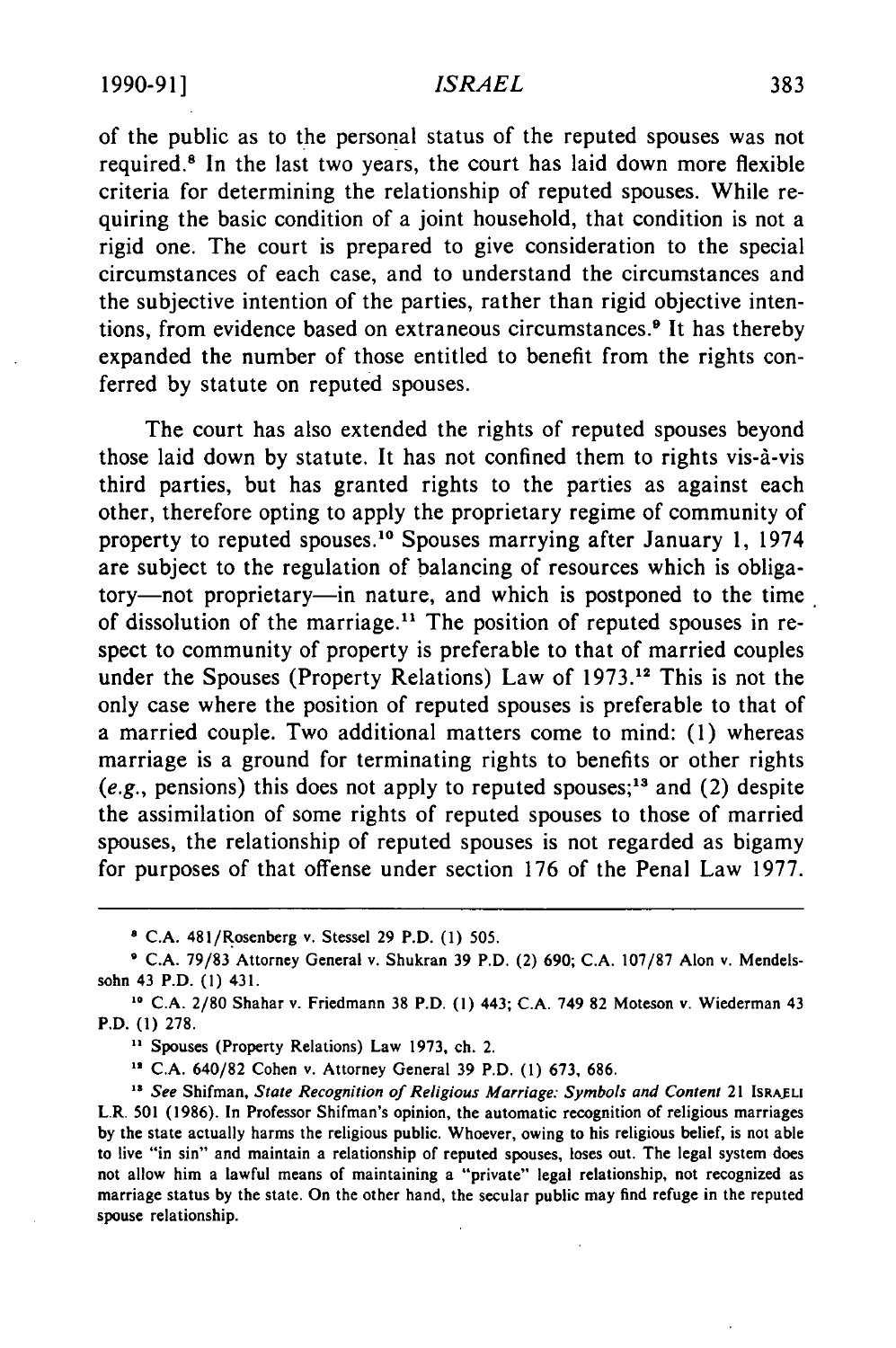In recent years the courts have expressed their readiness to examine the possibility of awarding maintenance to a reputed wife even where the relationship has become estranged and separated on the basis of a mere implied agreement. 4 According to the decision in *Yager v. Plavits,* which is the existing rule, an explicit agreement is required to confer maintenance in such case.<sup>15</sup> In the same decision, the court also included its willingness to consider granting compensation to a reputed spouse. for damage resulting from eviction without notice from an apartment where the parties had resided during the course of their relationship. Such a right may find formal legal support by implying an agreement between the parties which requires a reasonable time for the process of separation.<sup>16</sup>

If this obiter dictum becomes a binding rule, a situation may arise for the first time where, by an obligation to pay compensation, a restriction is indirectly placed on the freedom of reputed spouses to sever the connection between themselves at any time. Awarding compensation may well assimilate reputed spouses to marital status to an unprecedented degree.

Together with this significant extension of their rights, other rulings have appeared which have the effect of preserving the status quo instead of extending the rights of reputed spouses. Thus, the High Court of Justice dismissed the petition of a reputed wife against the refusal of the Ministry of the Interior to confirm the change of her name to that of her reputed husband." The term "spouse" has been interpreted in the context of various enactments conferring rights and determining obligations of spouses as being confined to married spouses only.<sup>18</sup> The conclusion to be drawn therefrom is that statutes granting rights to spouses are not capable of being construed as applying to reputed spouses unless they so explicitly state. However, it is considered that the meaning of this ruling does not extend so far as to bar any extension of the rights of reputed spouses. First, the interpretation of the term "spouse" is likely to be specific to each enactment in accor-

**C.A.** 805/82 Versano v. Cohen, 37 P.D. **(1) 529.**

**C.A. 563/65** Yager v. Plavits, 20 P.D. **(3)** 244.

**o** *Versano,* **37** P.D. **(1) 529.**

*<sup>&</sup>quot;* Zemulun *v. Minister of the Interior, supra* note **1; H.C.** 243/71 isaak (Schick) v. Minister of the Interior **26** P.D. (2) **33.** Both these decisions were given **by** a majority. The majority opinion is based also on **H.C. 71/65** Stand v. Minister of the Interior **19** P.D. **(1) 501.**

<sup>&</sup>lt;sup>16</sup> Cohen v. Attorney General, supra note 11; Pub. Office Holders Appeal 1/82 Levi v. Director of Courts **36** P.D. (4) **123;** *Levi v. Chairman of Knesset Finance Committee, supra* note **7,** at **295.**